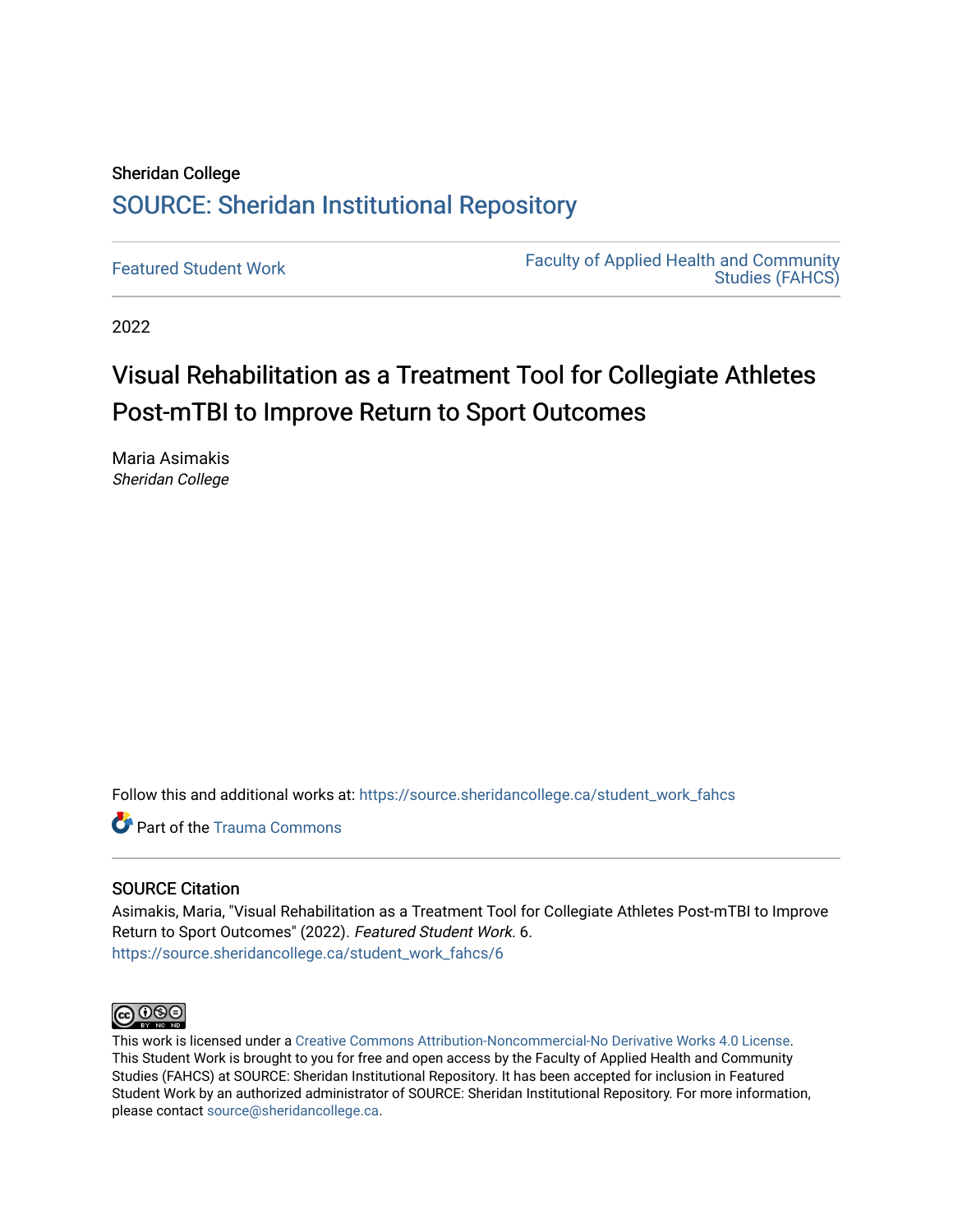Visual Rehabilitation as a Treatment Tool for Collegiate Athletes Post-mTBI to Improve Return to Sport Outcomes Maria Asimakis, BKin, BAHS(AT), R.Kin

Sheridan College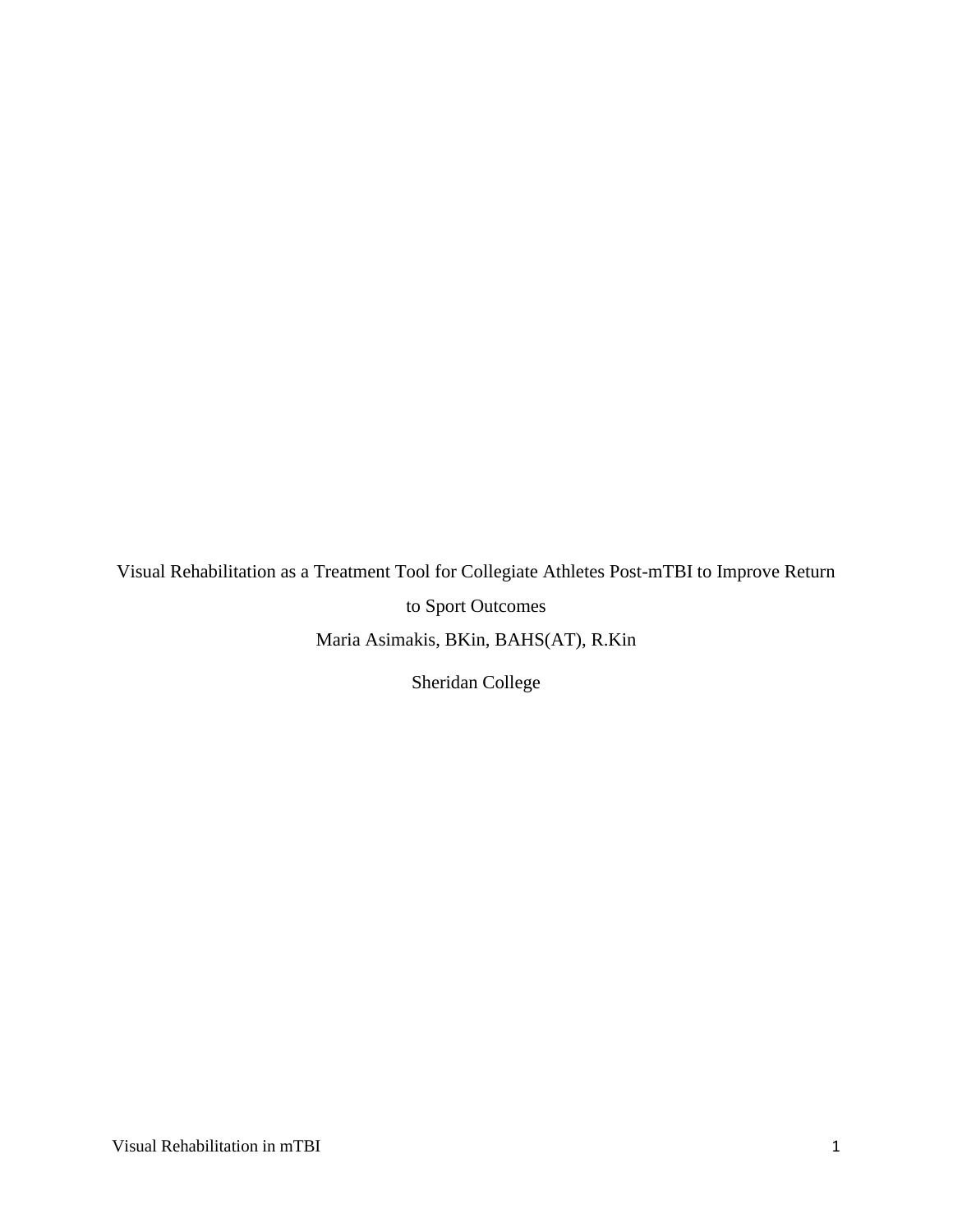# Abstract

**Introduction:** Fifty percent of the 46 000 concussions seen in Canada are sports related, with post-concussive syndrome (PCS) impacting up to 30% of those patients. Individuals who experience PCS will often report headaches, dizziness, and blurred vision with visual disturbances reported in 20-85% depending on the nature of the visual deficit. A concussion is a type of traumatic brain injury (TBI) and results from an external insult leading to axonal shearing of nerve fibers, which are responsible for the signs and symptoms experienced. Current best practice in treatment involves initial rest followed by increasing aerobic activity as well as visual rehabilitation to reduce the symptoms associated with a TBI. Visual rehabilitation following TBI can take many forms with the vast majority of research focusing on convergence insufficiency (CI). CI is a condition in which the individual's eyes are unable to work together when looking at nearby objects and is a common binocular vision deficit after TBI. Near point convergence (NPC) occurs when the visual axes intersect at the maximal effort leading to blurred vision, dizziness, difficulty concentrating and reading. Clinicians should consider screening for NPC and using as a rehabilitation tool when managing TBI.

**Purpose:** The purpose of this literature review was to determine whether visual rehabilitation for CI and NPC is an effective treatment strategy to reduce symptoms associated with a TBI and improve athletes return to life and sport.

**Recommendations:** Research demonstrates that visual rehabilitation for CI and NPC deficiencies will decrease patient reported symptoms and will return NPC to normal ranges.

**Conclusion:** Diagnosis, assessment, and rehabilitation of a TBI should involve the visual system due to the integral connections in all aspects of the brain leading to signs and symptoms which can impair an individual's function of daily living. Further research regarding different visual markers in TBI is needed regarding treatment, specifically surrounding parameters

# **Key Words: concussion, visual insufficiency, convergency insufficiency, symptoms related to visual disturbances, rehabilitation tool**

# **Introduction**

In Canada 46 000 diagnosed concussions occur in children (between 5-19 years of age), and of those, 50% were sports related. 1 Individuals participating in youth, collegiate and professional level athletics have sustained a large number of traumatic brain injuries (TBI) annually with the majority of them being from concussions.<sup>2</sup> TBI is an overarching term used to define trauma to the brain. Within TBIs, there are subcategories which include mild traumatic brain injury (mTBI). mTBI describe structural damage to the cranium which is less severe in comparison to other categories of TBIs. Within the subcategory of the mTBI lie concussions, which have a milder form of structural damage occurring. Approximately 30-85% of people following a TBI, experience visual impairments, leading to a myriad of symptoms ranging from headaches to visual impairment such as diplopia.<sup>3</sup> These symptoms occur due to the integration of the visual streams within all four lobes of the brain, therefore an insult to the head causing trauma will cause disruption to the visual system.<sup>4</sup> Treatment for TBIs can include visual rehabilitation to improve vision, decrease symptoms, and improve overall patient function. The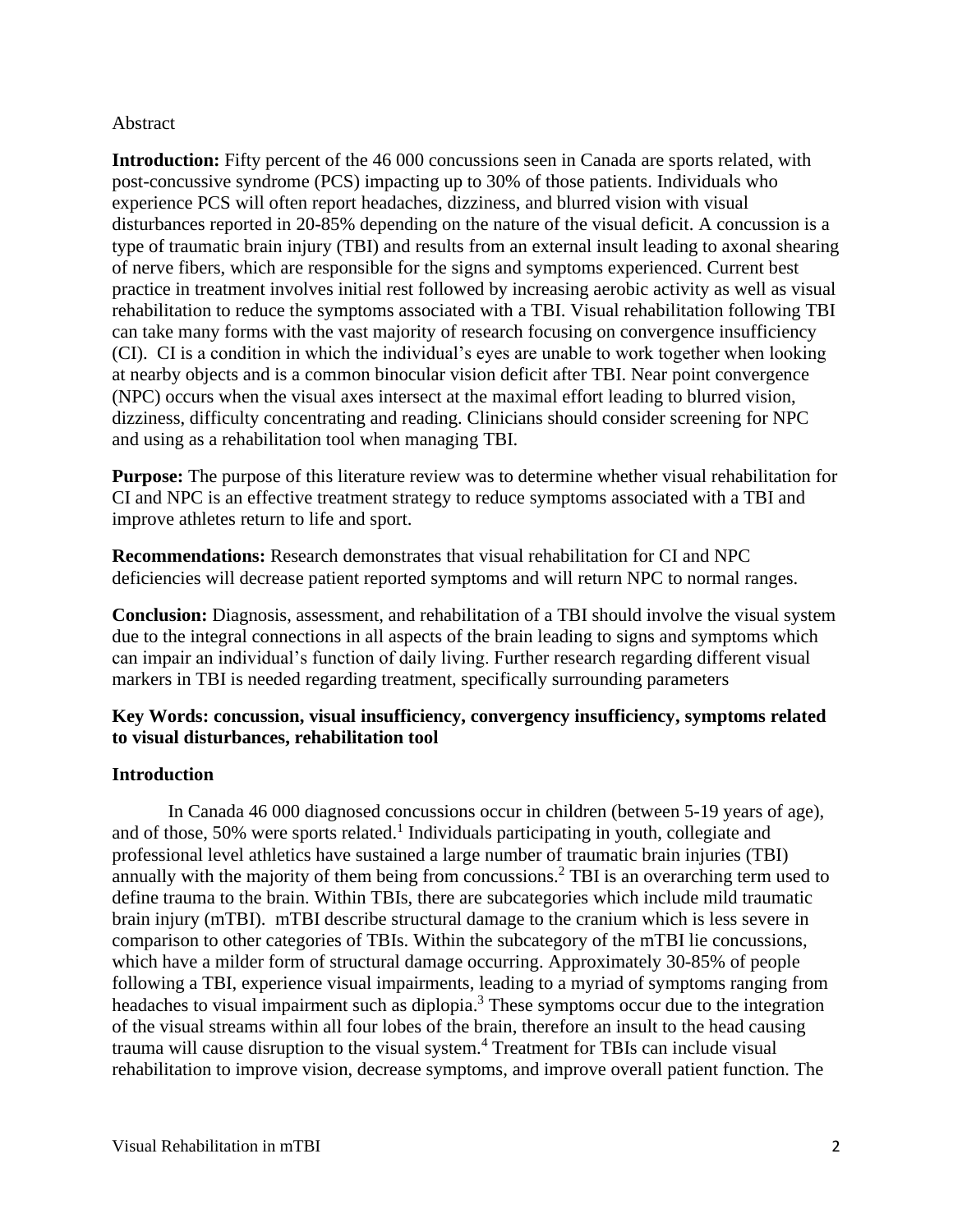aim of this literature review is to determine if visual latency rehabilitation in collegiate level athletes with TBI and milder forms such as mTBI, will improve return to sport outcomes.

# **Defining mTBI/Concussion**

A TBI is caused by external force to the head leading to trauma, causing the brain to be bruised as it comes into contact with the unyielding cranium.<sup>5</sup> TBIs can result from multiple mechanisms with the commonality of a high velocity movement of the head.<sup>5</sup> A mild traumatic brain injury (mTBI) is a subset of traumatic brain injuries induced by mechanical forces which can lead to short term neurological impairments.<sup>1</sup> A concussion is a subtype of mTBI and is estimated that 1.6 – 8 million people in the USA are affected by sport and recreation related concussions annually.<sup>5,6,7</sup> A TBI is classified into two subcategories: primary and secondary.<sup>5</sup> A primary TBI occurs as a result of mechanical acceleration, deceleration or rotational force applied to the cranium.<sup>5</sup> Secondary TBIs are a cascade of bimolecular, biochemical and physiological events at the cellular level triggered by the primary injury.<sup>5</sup> mTBIs are a frequent injury with over 8 million people sustaining one per year in the United States.<sup>5</sup> A key physiological component of a TBI is diffuse axonal injury (DAI).4,5 DAI is caused by mechanical forces resulting in shearing of axonal fibres occurring at the moment of impact.<sup>4</sup> DAI's affect the processing streams within the brain and commonly occur at white-grey matter junctions.<sup>4,5</sup>

# **Prevalence of concussions in sport participation**

Concussions are of major concern for the athletic populations of all ages. $8$  What makes diagnosis and treatment so challenging is the inability to see what is occurring within the cranium. <sup>8</sup> Out of 8 million concussions occurring annually, 10-25% of them develop prolonged symptoms which cause neurological deficits.<sup>5,8</sup> Gupta et al. recognized that more then 44 million youth in the USA are currently participating in organized sport, accounting for a larger percent of concussion injury burden that is currently faced today.<sup>7</sup> The Centre for Disease Control and Prevention have reported that three TBIs occur every minute and 5.3 million people currently live with disability related to this type of brain injury.<sup>2</sup> It's imperative that health care professionals quickly identify, diagnose and begin early treatment for TBIs to prevent disability. There's a need for greater understanding of the neuroanatomy to determine areas of dysfunction and provide appropriate rehabilitation for effective and timely return to sport. TBIs and milder forms such as mTBIs can be treated via non-invasive means, using therapeutic exercises.

# **Prevalence of visual disturbance and symptoms in individuals with mTBI**

# *Visual involvement in mTBIs*

It's common for the visual system to be impacted following a TBI as over half of the brains neuronal connections and circuits involve the visual system.<sup>9</sup> Post-concussion syndrome (PCS) can impact approximately 30% of people who previously suffered from a TBI with the majority of PCS symptoms persisting more than a year post injury.4.10 The most common symptoms associated with PCS are anomalies of visual accommodation, photosensitivity, and visual field integrity to name a few.<sup>3</sup> Prolonged persistent symptoms prevent the individual from returning to full activities of daily living and sport.<sup>4,10</sup> Chang et al. reported sensorimotor deficits in mTBI patients that ranges from 20-85% depending on severity and nature of the mTBI experienced.<sup>4</sup>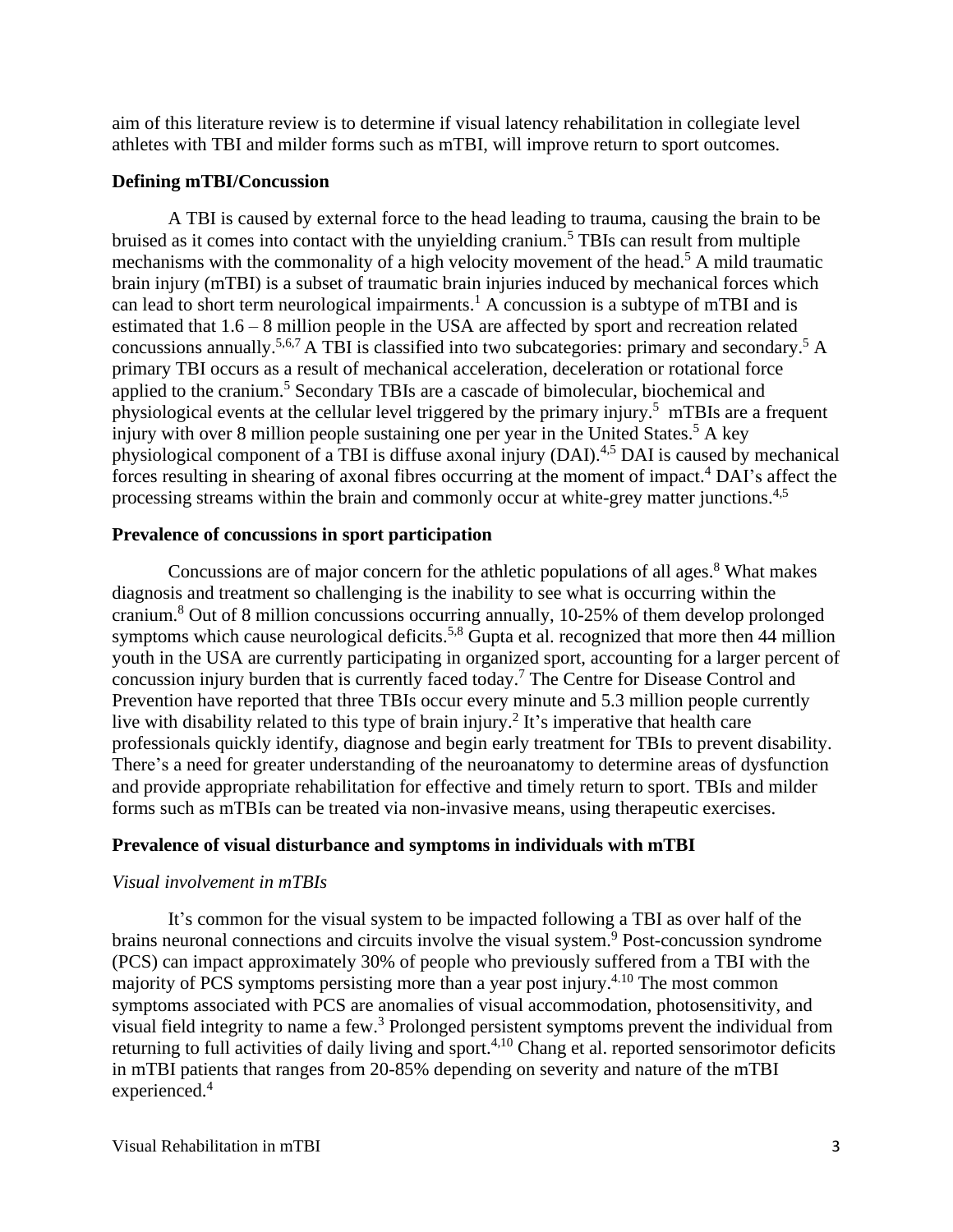Common visual impairments in mTBI patients include a high prevalence of convergence insufficiency (30%), saccadic deficits (19.6%) and accommodation issues (21.7%).<sup>4</sup> These impairments impact the bodies visual processing system, affecting how visual information is interpreted and processed within the brain.<sup>4</sup> The visuomotor integration system depends on effective control of eye movement and vision to bring information to the CNS and prepare the motor system to carry out a skill.<sup>4</sup> Binocular vision, the eyes ability to work together, provides an individual with orientation of where they are in space, and is an important component in sport performance.<sup>9</sup> Dysfunction that occurs in the visual system as a whole in athletes sustaining a mTBI will impact their timely return to sport and sport performance due to the visual disturbance. <sup>9</sup> Patients with visual deficits that go undetected in diagnosis and are not targeted within the treatment plan can be negatively impacted during their recovery time, prolonging return to sport and putting athletes at an increased risk of obtaining a secondary concussion.<sup>9</sup>

#### *Causes of visual disturbances and symptoms*

In a TBI, the magnitude of force occurring within the cranium results in diffuse axonal injury, which is identified as the main physiological process leading to the underlying consequences seen within patients.<sup>4</sup> Tearing of the brain's long connecting nerve fibres can occur in multiple regions within the brain depending on the mechanism of injury and where the trauma took place. The impact that DAI has on the visual streams has been documented in previous literature, with the consequences of this trauma best understood through understanding the neuroanatomy and the involvement that the visual system has on each stream.<sup>4</sup> Individuals who experience a mTBI due to DAI can experience what is known as post trauma vision syndrome (PTVS).<sup>4</sup> PTVS is referred to as deficits in the visual system after experiencing a concussion, whiplash, mTBI or any type of head trauma.<sup>4</sup> PTVS creates dysfunction within the visual system and has a magnitude of signs and symptoms that can be present due to this disruption.<sup>4</sup> Table 1 presents a list of symptoms that are associated with post traumatic vision syndrome and can be seen in individuals suffering with this condition.<sup>4</sup>

| Blurred vision.<br>Distance viewing         | Face or head<br>turn         | <b>Disorientation</b>                              | Discomfort while<br>reading      | Easily distracted                                    | Loss of balance               | <b>Dizziness</b>         |
|---------------------------------------------|------------------------------|----------------------------------------------------|----------------------------------|------------------------------------------------------|-------------------------------|--------------------------|
| <b>Blurred vision, Near</b><br>viewing      | <b>Head tilt</b>             | <b>Bothered by</b><br>movement in<br>spatial world | Unable to sustain<br>near work   | Decreased<br>attention span                          | Poor eye-hand<br>coordination | <b>Poor Coordination</b> |
| Slow to shift focus.<br>near to far to near | Covering.<br>closing one eye | <b>Bothered</b><br>by noises in<br>environment     | General fatigue<br>while reading | Reduced<br>concentration<br>ability                  | Poor handwriting              | <b>Clumsiness</b>        |
| Difficulty taking notes                     |                              |                                                    | Loss of place<br>while reading   | <b>Difficulty recalling</b><br>what has been<br>read | Poor posture                  |                          |
| Pulling or tugging<br>sensation around eyes |                              |                                                    | Eyes get tired<br>while reading  | Easily distracted                                    |                               |                          |

Table 1: Symptoms associated with Post Trauma Vision Syndrome

Impairment of function varies between individuals based on where shearing forces have occurred within the neuronal fibres leading to symptoms specific to that region of the visual field.<sup>4</sup> Individuals that have difficulties with visual processing are commonly mentioned in those who experience symptoms with a TBI.<sup>4</sup> These symptoms can be explained because the visual processing system permeates all four lobes of the brain, therefore wherever the axonal injury occurs, can impact the visual processing system.<sup>4</sup> Individuals symptom severity is independent of the location and magnitude of trauma and impact to the cranium. 1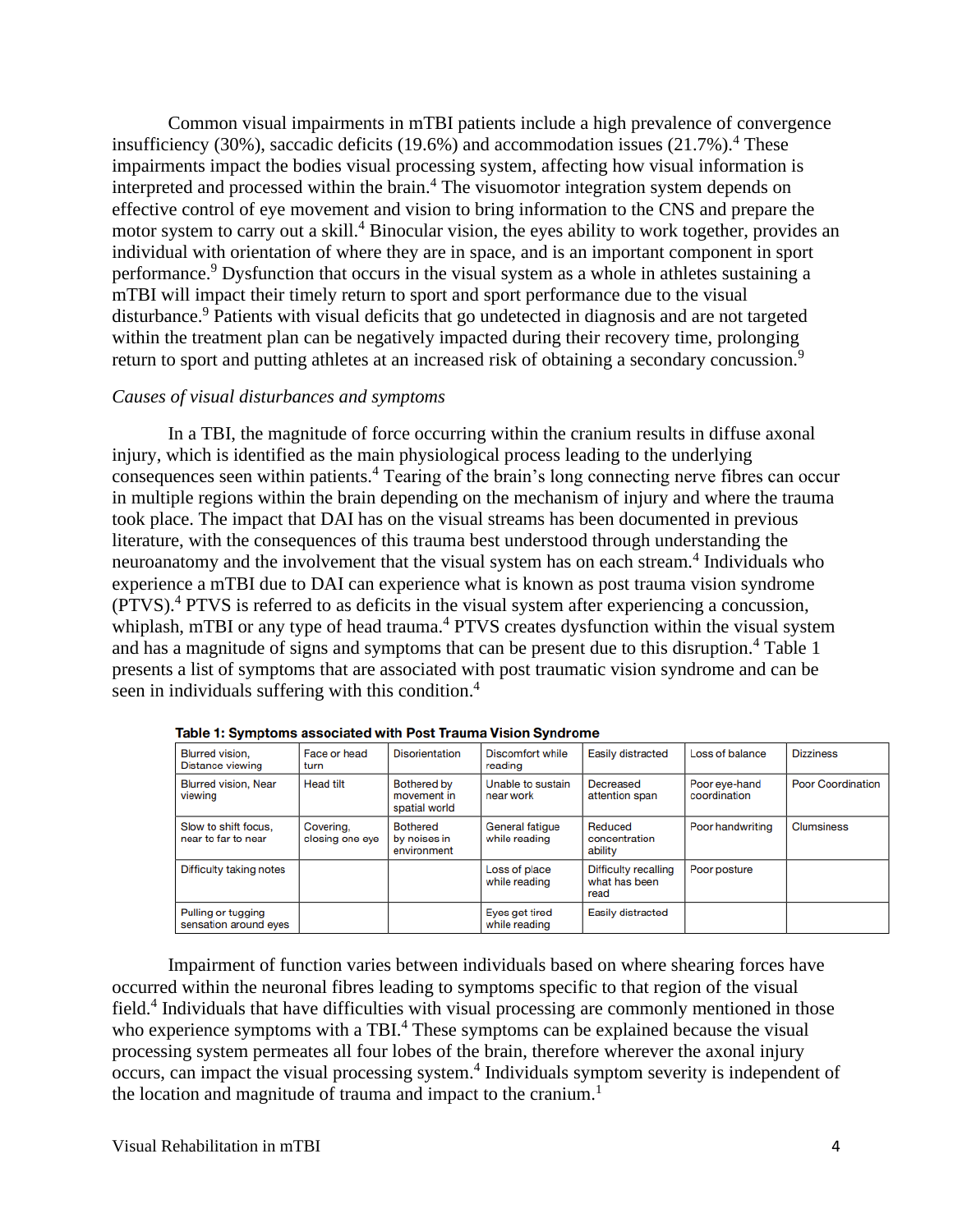#### *Diagnosis of concussion – current best practice*

An organization such as the concussion in sports group (CISG) has created outlines and general consensuses as to what is currently known as best practice in the diagnosis of "concussions". New guidelines were created by three medical sport concussion committees in the United States.<sup>2</sup> These guidelines were compared with one another, and commonalities were found in athlete risk factors and symptoms scales.<sup>2</sup> All three guidelines found that sex and previous concussions played a role in the likelihood of sustaining further concussive episodes.<sup>2</sup> Females were two-fold more likely to obtain a concussion then males, and athletes who had previously obtained one or more concussions were also at a higher risk.<sup>2</sup>

Current best practice guidelines for concussion management indicates that athletes should be removed from play if a concussion is suspected and no same day return to play.<sup>2,11</sup> Diagnosis of concussions should be made by a licenced health care provider who has previous experience in the diagnosis and management of concussions.<sup>2</sup> There are no set guidelines for concussion testing, although a multidomain assessment is recommended for the evaluation of a concussion.<sup>11</sup> A list of assessments include, but are not limited to, identifying mechanism of injury, symptom scale, balance assessment (BESS), cervical screening and psychological factors.<sup>11</sup> Neuropsychological testing can also be performed to detect cognitive deficits after a concussion - ImPACT and the SCAT5 are the most commonly used testing measures as they are both valid and reliable tools to assess the presence of a concussion. 2

Unfortunately, these tools to diagnose a concussion are fraught with difficulties. These tools for concussion assessment and diagnosis only record binary responses such as "yes" or "no". The effectiveness and usage of SCAT5 have not yet been validated for use on children, indicating that there is no current assessment tool for youth in sport, which is a rising population in sport participation. The terminology used within the SCAT5 symptoms scale can seem complex; with youth, and individuals with English as their second language may not understand what "foggy" or "feeling in a daze" mean and therefore misinterpret the information and alter the reliability of the assessment. From these tools there is no objective measure to help drive the course of treatment. The SCAT5 does not incorporate a biomechanical analysis and therefore does not address visual disturbances adequately. An athlete may perform the ImPACT and pass but visual dysfunctions such as saccadic intrusions, esotropia and dysfunction in binocularity are missed. These observations are what drive a patient's course of treatment and determine if they can return to play.

#### **Defining neuroplasticity and visual involvement in neuroanatomy**

Neuroplasticity is the ability for neurons to modify structurally and functionally resulting in changes in behaviour due to relearning.<sup>12</sup> By understanding neuroplasticity, the processes involved within it and the visual systems of neuronal integration within the cranium, therapists can create more effective rehabilitation programs.<sup>12</sup> It's possible to relearn behaviours lost following a TBI because the brain relies on the same neurobiological process it used prior to injury to do so.<sup>12</sup> Rehabilitation can use learned behaviours stored within neuronal circuits of damaged tissue to encode new behaviours through recruitment.<sup>4,12</sup> The primary issue after a TBI in the acute phase becomes the presence of inflammation, causing neuronal inhibition which can mask previously learned behaviours.<sup>12</sup>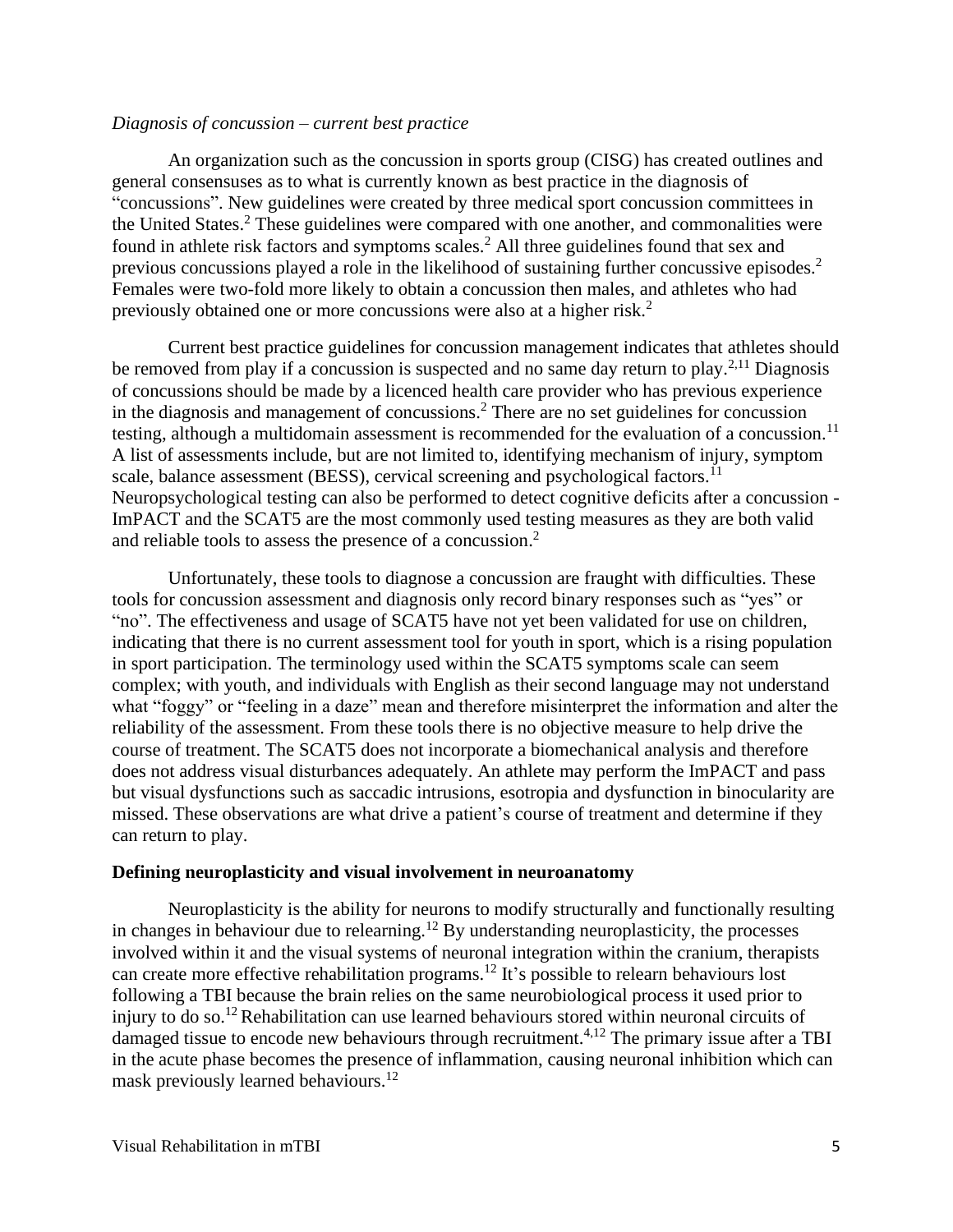Once the individual is out of the acute phase and inflammation has diminished, the body can now improve through recovery and compensation.<sup>12</sup> Neuroscientists have conflicting views on what this terminology means and how it is used to describe concepts.<sup>12</sup> Some argue nerves never truly recover due to the fact that once neuronal tissue is damaged, it does not return to the individuals previous quantity and therefore improvement must occur through compensation.<sup>12</sup> While others believe functional improvement represents recovery because patients can now perform tasks they were unable to do immediately after the injury.<sup>12</sup> Either way improvement is defined, through recovery or compensation, rehabilitation techniques are able to restore, recruit and retrain the brain. <sup>12</sup> Restoration of lost function due to inflammation and edema can improve through natural resolution.<sup>12</sup> Recruitment enlists areas of the cortex that can have, but haven't been making significant contributions to a behaviour and are now activated.<sup>4,12</sup> Retraining allows adaptation to occur within existing function, recruit neural circuits and allow additional functions for behaviour restoration.<sup>12</sup>

There are two major streams in the visual processing system; ventral and dorsal, both originating from the occipital cortex.<sup>4</sup> The ventral processing system connects to the temporal lobe and is important for object recognition.<sup>4</sup> The dorsal is associated with the parietal lobe and is important for understanding spatial recognition.<sup>4</sup> The dorsal stream, after reaching the posterior parietal cortex (PPC) trifurcates into the parieto-prefrontal, parieto-premotor and parieto-medial temporal pathways.<sup>4</sup> Each pathway mediates a different aspect of the visuospatial field and these associated processes help the health care provider to understand symptoms involved in those with TBI.<sup>4</sup> The parieto-prefrontal has two main functions, one being selective eye movement control and the other spatial working memory.<sup>4,13</sup> This stream relays information to the dorsal lateral prefrontal cortex (DLPFC) which directly connects to the main cortical oculomotor area in the frontal and supplementary eye fields. $^{4,13}$  The DLPFC makes several connections with the parietal eye field, cingulate eye field and the superior colliculus in the cerebellum, which acts like a conductor of a train, controlling functions within different regions of the brain.4,13 This control includes unwanted reflexive saccades which can trigger saccadic intrusions, visual attention, goal directed behaviour and working memory.<sup>4</sup> The parieto-premotor pathway projects to the dorsal and ventral aspects of the cortex receiving vestibular input from the cerebellum and is responsible for maintaining coordinated map of space and the bodies position in space.<sup>4,13</sup> The parieto-medial temporal pathway connects with the limbic area, the most complex and least understood area, its contribution remains unclear. 4

From cortex to brainstem, eye movement is highly interconnected to other systems allowing integration of sensory and motor information required for accurate oculomotor, cognitive processing and visuomotor feedback to occur.<sup>13</sup> Decline in function in even one region significantly impairs eye behaviour, which presents with symptoms a therapist may commonly see such as, double vision, motion sensitivity and spatial awareness deficits.<sup>3,13</sup>

#### *Feedback integration – visual, vestibular, and proprioceptive*

The central nervous system regulates postural control and stability through its ability to integrate sensory feedback from the visual, vestibular, and proprioceptive systems.<sup>14</sup> After a concussion, it is common to see a decline in postural control and balance as either one or multiple systems are impacted.<sup>14</sup> Using diagnostic testing, chronic postural control is observed and tested to determine the level of decline. Diagnostic testing can be performed through a variety of ways, these include the use of the BESS or through measurement of sinusoidal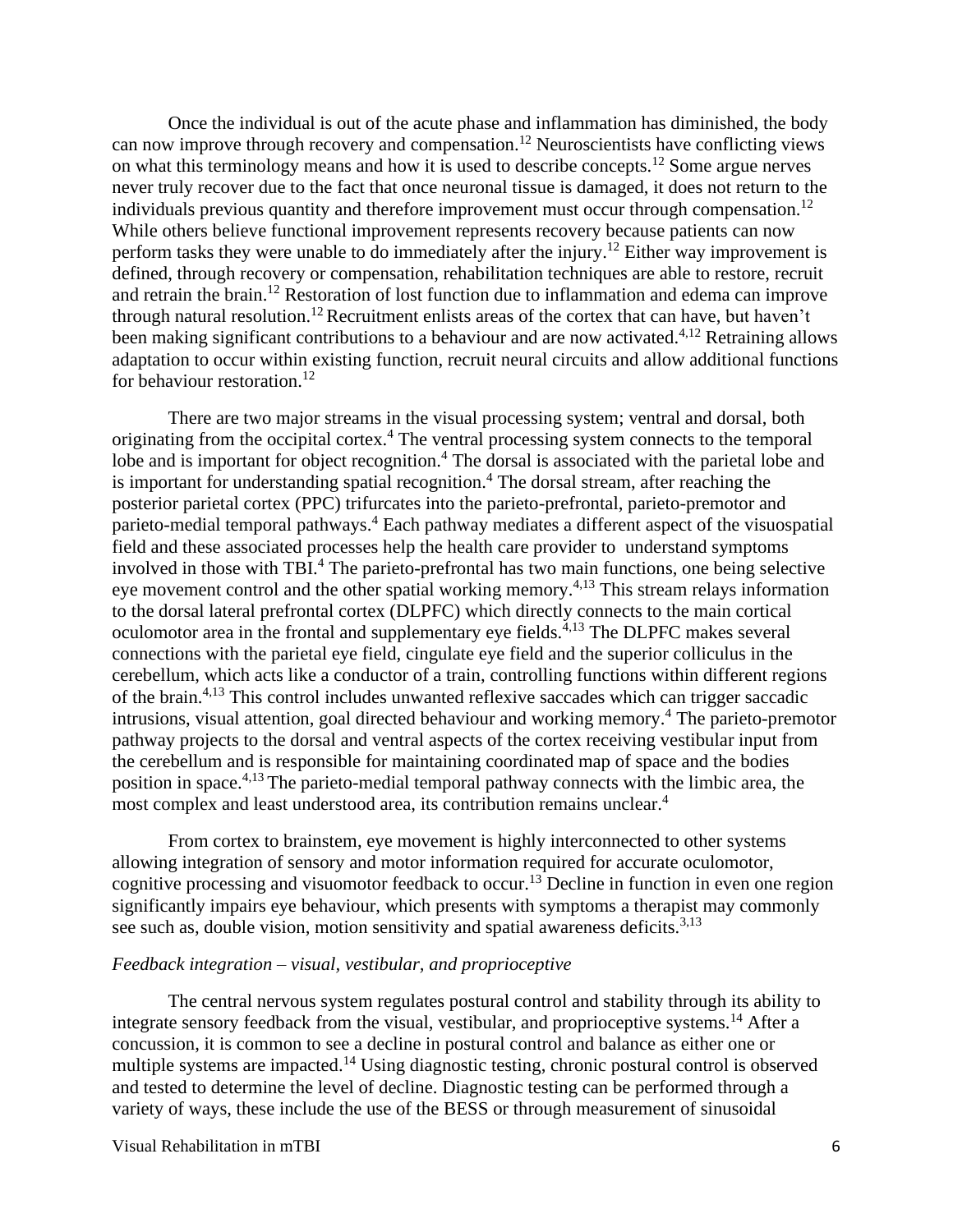perturbation specific to each system allowing a comparison to occur.<sup>14</sup> These tests are performed with the patient's eyes both closed and open to create a comparison with the lack of visual feedback to the central nervous system.<sup>14</sup> Since each system had a specific frequency in sinusoidal perturbation, the gain represents each systems contribution to a particular sway pattern.<sup>14</sup> If the individual is functioning properly, the therapist should note when the eyes are closed, that the central nervous system should increase reliance on the vestibular and proprioceptive system in order to maintain postural stability.<sup>14</sup> This can be seen through sinusoidal gains within the vestibular and proprioceptive systems and is called sensory reweighing.<sup>14</sup> Athletes who sustained a recent concussion and others with concussion history demonstrate higher gains in visual and vestibular stimuli than a control group.<sup>14</sup> This suggests abnormal dependence in visual and vestibular feedback mechanisms to create stability following a concussion.<sup>14</sup>

#### **Visual Diagnosis and Rehabilitation to manage mTBI**

Research has begun looking at ways to prevent, diagnose and treat concussions.<sup>8</sup> Through this process, the use of oculomotor assessment and treatment has become of interest in the ability to provide a rehabilitative technique in individuals suffering from some form of TBI.<sup>8,9</sup> Good vision allows athletes to use their eyes, send information to the brain to be interpreted and obtain information and react faster to their environment, with the ultimate goal of avoiding injurycausing collisions.<sup>8</sup> Visual system assessments should vary in the type of information being tested, including saccades, smooth pursuits, convergence and divergence.<sup>9</sup> Visual system impairments can be reduced with vision therapy, targeting the athletes specific deficits viewed in the assessment. The majority of visual rehabilitation research focuses on convergence insufficiency (CI), with studies showing visual therapy, such as vergence and fusion training using targets and stereograms, can reduce CI.<sup>6</sup> Near point of convergence (NPC) can be measured by having a target move slowly towards the patients nose until it appears double or the examiner notices exophoria in the patients eyes, which at that point the distance is measured by the therapist and compared to normative values.<sup>9</sup> Early onset recognition is imperative for health care providers as individuals that go unidentified can have prolonged recovery.<sup>9</sup> The main purpose of visual therapy for binocular vision disorders is to obtain improvement in speed and accuracy of varying oculomotor functions in order to have clear, single, symptom free binocularity.<sup>5</sup>

Research has observed significant improvements for visual convergence function with the Brock string and patient reported symptoms scale.<sup>6</sup> Divergence and saccadic abnormalities showed no significant difference but an overall improvement was reported by both clinical assessment and patient reporting when treatment targeted visual, vestibular and cervicogenic systems.<sup>6</sup> Although studies suggest oculomotor rehabilitation can improve visual abnormalities, specifically NPC with most of the research looking at that marker specifically, there has been no standardization in treatment exercises, frequency or duration.<sup>5,9</sup> Future research should look at determining standardizations in treatment techniques, exercises and frequency to provide further guidelines for implementation.

#### *Efficacy of Treatment in decreasing symptoms*

Efficacy of vision therapy and the benefits of these treatment approaches are highly anecdotal and haven't been empirically examined for patients with TBI, specifically treatment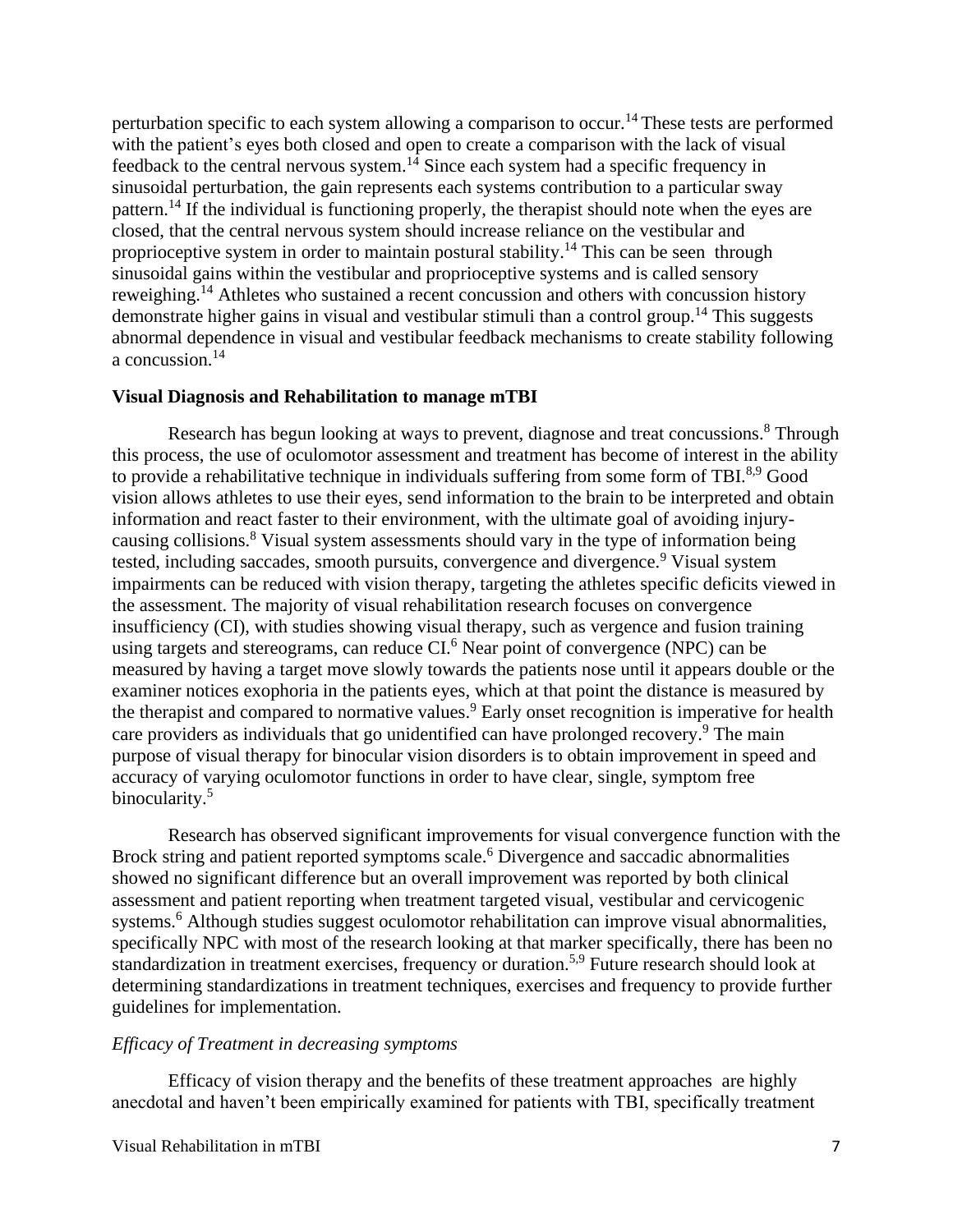for CI leading to improvements in NPC.<sup>15,16</sup> The efficacy of visual rehabilitation in terms of binocular anomalies, which include CI and NPC have been well established in the literature in the healthy population but not in post-TBI patients.<sup>5</sup> Therefore, studies looking at preventative measures show that vision training can decrease incidence of concussions in athletes who received vision training in comparison to those who did not.<sup>8</sup> Tools used as a preventative measure include dynavision (a tool used to train hand eye coordination and improve visuomotor skills), Brock string, saccadic eye movements and convergence and divergence training.<sup>8</sup> Vision assessments tools such as NPC are starting to be implemented in clinical concussive patients but there is still little information as to how these measures should be used in the evaluation and implementation of treatment in TBI patients.<sup>9</sup>

Santo et al. found statistical significance in improvements in NPC with the use of oculomotor rehabilitation in patients with impairments acutely following a concussion.<sup>9</sup> The results held a great deal of promise, but there was significant heterogeneity in patient population and methodology in the studies that were reviewed. <sup>9</sup> Methodological heterogeneity can include randomization issues, early trial termination and publication bias all impacting the reliability of study outcomes.<sup>9</sup> A review by Thiagarajan et al., investigated multiple studies with the use of oculomotor therapy in individuals following head trauma, including studies by Cohen, Berne and Al-Qurainy.<sup>5</sup> Thiagarajan et al. noted significant improvement in oculomotor function, NPC and decreased exophoria after the use of vision therapy.<sup>5</sup> None of the studies presented in the literature review showed negative effects but Al-Qurainy showed no statistical significance with both the vision therapy and naturally recovering groups showing improvements in accommodation and convergence after a TBI.<sup>5</sup> Thiagarajan et al. noted that details of Al-Qurainy's study such as diagnosis, treatment type and duration of treatment were not available and therefore makes it hard to evaluate. 5

The lack of detail present in current studies in terms of treatment parameters is a weakness in the current literature as there are no current parameters being studied in terms of frequency and duration of visual rehabilitative techniques. Issues in providing efficacy in visual therapy treatment is that using the same procedure in mTBI population can be challenging due to complications in general factors, such as depression, memory disfunction, chronic fatigue syndrome etc.<sup>5</sup> The caveat to this statement is that by improving oculomotor coordination and decline abnormalities there is an ability to hasten progress in other areas of dysfunction such as cognition. $5$ 

#### **Future research recommendations**

Future research should investigate the effect and efficacy of vision therapy in individuals post-TBI, comparing the use of visual with no visual treatment used in a rehabilitation program to determine if there is statistical significance in the use of vision therapy.<sup>6,9</sup> Future research should look at different types of visual abnormalities and rehabilitation techniques including saccades, smooth pursuits and cardinal fields of gaze as those anomalies are currently not studied within the cited literature and therefore there is a lack of understanding on how to diagnose and treat these conditions when present.

#### **Conclusion**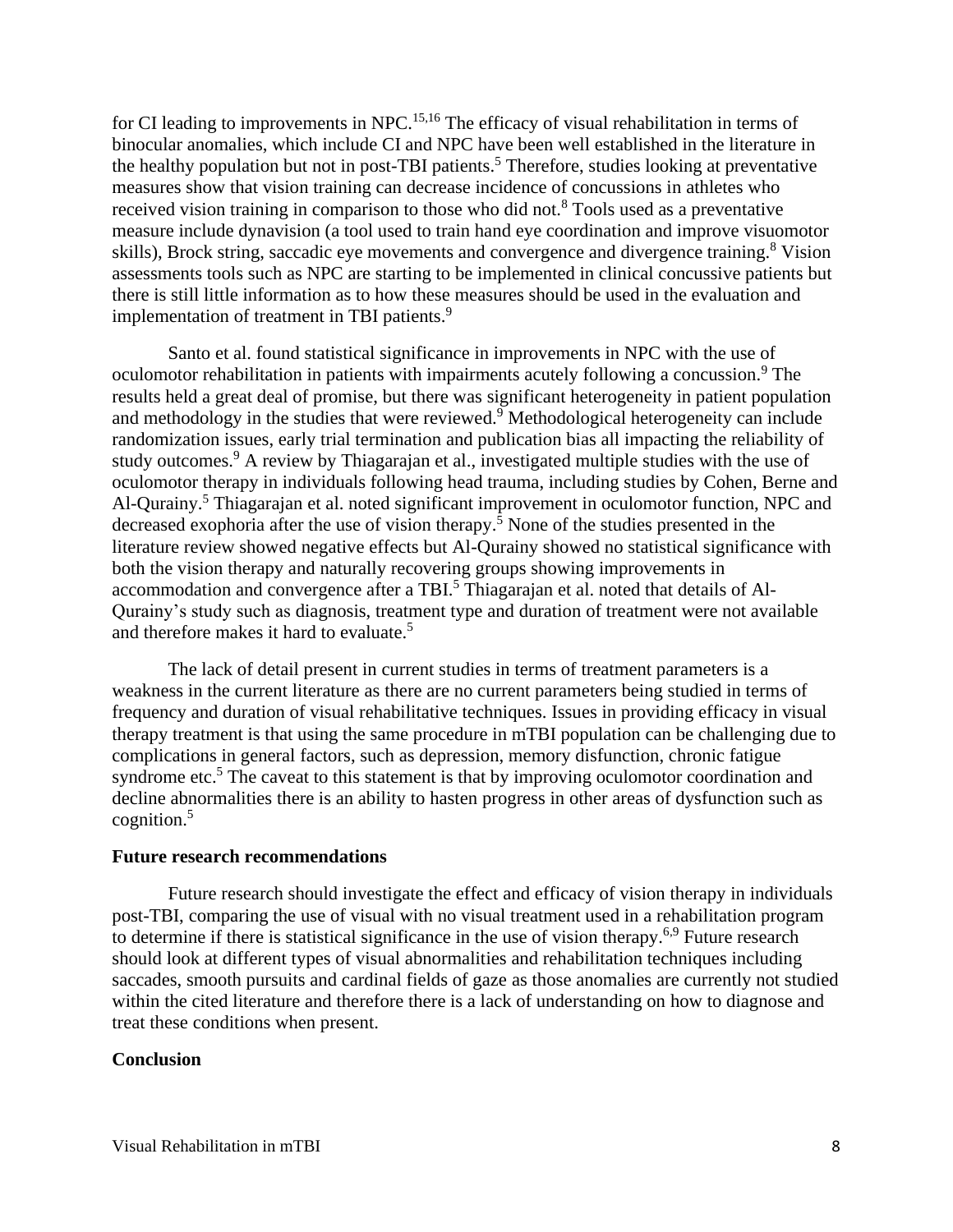While evidence supports the use of vision techniques for rehabilitation of TBI, further research is needed to determine the efficacy of visual therapy and its benefits. Pre-screening markers for vision should be implemented for baseline comparison if TBI occurs. Licenced professionals that administer a TBI diagnosis, should carry a multidomain approach in their treatment plans for TBIs. Even though further research is required, visual rehabilitation has shown to be a valuable tool in assessing and treating individuals following a TBI as health care providers should continue assessing vision and begin using it in rehabilitation as seen fit.

# References

<sup>1</sup> Kung S, Suksreephaisan T, Perry B, Palmer B, Page R. The Effects of Anticipation and Visual and Sensory Performance on Concussion Risk in Sport: A Review. *Sports Med Open*. 2020;6(1). doi:10.1186/s40798-020-00283-6

<sup>2</sup> West T, Marion D. Current Recommendations for the Diagnosis and Treatment of Concussion in Sport: A Comparison of Three New Guidelines. *J Neurotrauma*. 2014;31(2):159-168. doi:10.1089/neu.2013.3031

<sup>3</sup> Kapoor N, Ciuffreda K. Vision disturbances following traumatic brain injury. *Curr Treat Options Neurol*. 2002;4(4):271-280. doi:10.1007/s11940-002-0027-z

<sup>4</sup> Chang A, Cohen A, Kapoor N. Top-down Visual Framework for Optometric Vision Therapy for those with Traumatic Brain Injury. *Opto Visual Perform*. 2013;1(2):48-53. https://www.ovpjournal.org/uploads/2/3/8/9/23898265/ovp1-2 article chang web.pdf. Accessed October 1, 2021.

 $<sup>5</sup>$  Thiagarajan P, Ciuffreda K, Ludlam D. Vergence dysfunction in mild traumatic brain injury</sup> (mTBI): a review. *Ophthal Physio Optics*. 2011;31(5):456-468. doi:10.1111/j.1475- 1313.2011.00831.x

<sup>6</sup> Wong C, Ziaks L, Vargas S, DeMattos T, Brown C. Sequencing and Integration of Cervical Manual Therapy and Vestibulo-oculomotor Therapy for Concussion Symptoms: Retrospective Analysis. *Int J Sports Phys Ther*. 2021;16(1):12-20. doi:10.26603/001c.18825

<sup>7</sup> Gupta A, Summerville G, Senter C. Treatment of Acute Sports-Related Concussion. *Curr Rev Musculoskelet Med*. 2019;12(2):117-123. doi:10.1007/s12178-019-09545-7

<sup>8</sup> Honda J, Chang S, Kim K. The effects of vision training, neck musculature strength, and reaction time on concussions in an athletic population. *J Exerc Rehabil*. 2018;14(5):706-712. doi:10.12965/jer.1836416.208

<sup>9</sup> Santo A, Race M, Teel E. Near Point of Convergence Deficits and Treatment Following Concussion: A Systematic Review. *J Sport Rehabil*. 2020;29(8):1179-1193. doi:10.1123/jsr.2019-0428

 $10$  Heitger M, Jones R, Macleod A, Snell D, Frampton C, Anderson T. Impaired eye movements in post-concussion syndrome indicate suboptimal brain function beyond the influence of